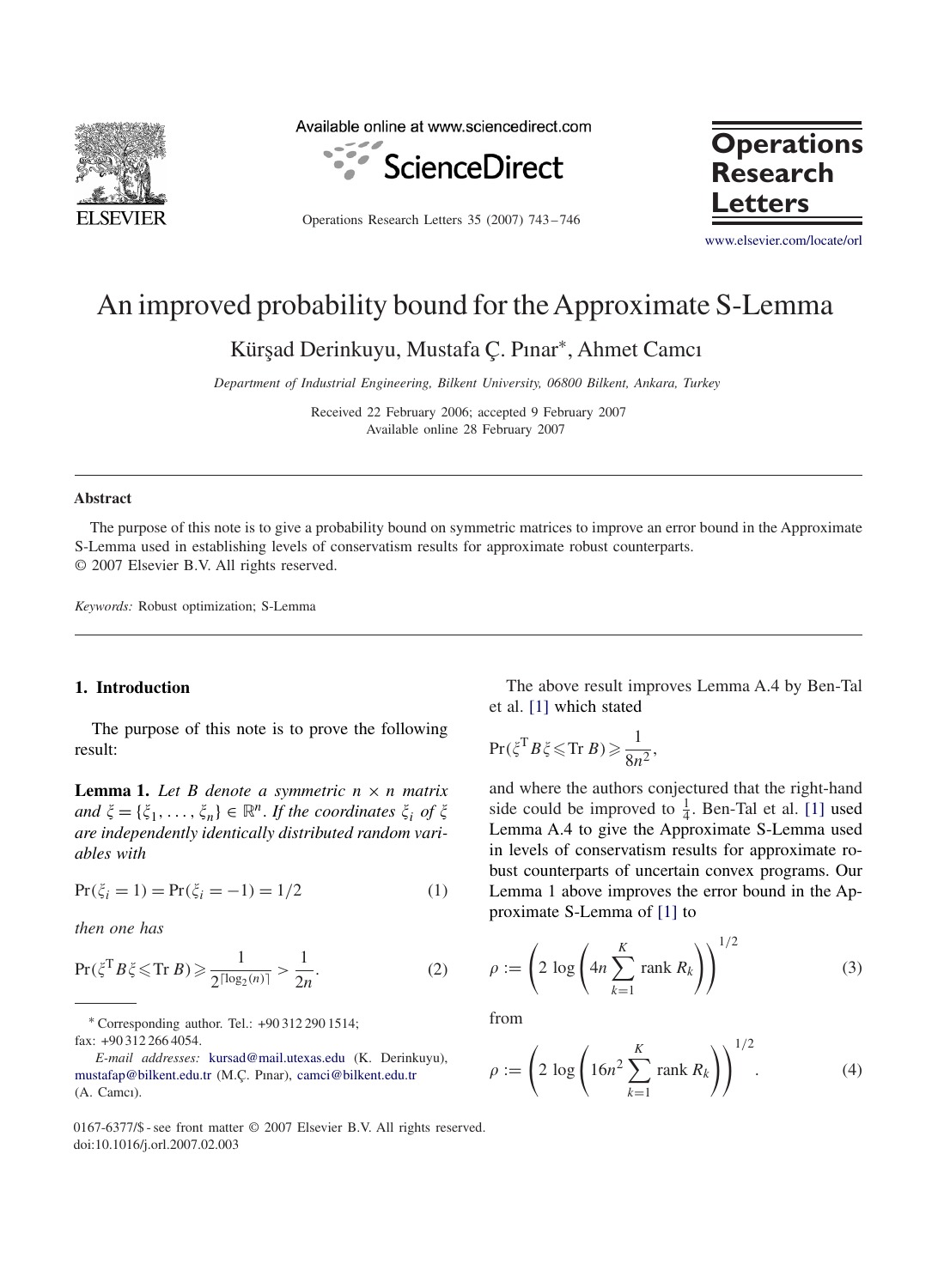## **2. Proof of the main result**

Our proof, which is based on contradiction, recursively eliminates the non-zero entries of a symmetric matrix while the proof of [\[1\]](#page-3-0) uses moments. We arrive at the proof of Lemma 1 after giving three intermediate results.

First, since  $\text{Tr } B = \xi^T \text{ diag } B \xi$  for any  $\xi \in \{-1, 1\}^n$ it follows that

$$
Pr(\xi^T B \xi \leq \text{Tr } B) = Pr(\xi^T B \xi - \text{Tr } B \leq 0)
$$
  
= 
$$
Pr(\xi^T (B - \text{diag } B) \xi \leq 0).
$$

This enables us to restrict ourselves to the case that the matrix under consideration is a symmetric matrix with zero diagonal since  $B - \text{diag } B$  is a matrix with this property. Therefore, in order to prove Lemma 1 we need to show that for any symmetric matrix *B* with zero diagonal, and for  $\xi$  as defined in Lemma 1 we have

$$
\Pr(\xi^{\mathrm{T}}B\xi \leq 0) \geq \frac{1}{2^{\lceil \log_2(n) \rceil}}.\tag{5}
$$

Now, we will give three intermediate results which lead to the proof of Lemma 1.

**Lemma 2.** *Let X be a finite set*. *Then for any pair of subsets U and V of X*, *one has*

 $|U \cap V|$ ≥ $|U| + |V| - |X|$ .

**Proof.** Using the inclusion–exclusion principle we have  $|U| + |V| - |U \cap V| = |U \cup V| \le |X|$ . After rearranging the right and left sides of the inequality we get the desired result.  $\square$ 

**Lemma 3.** Let  $f : \mathbb{N} \to \mathbb{N}$  be a function such *that*  $f(n) = \lfloor n/2 \rfloor$ . *If*  $k = \lfloor \log_2(n) \rfloor$ , *then*  $f^k(n) =$  $f(f(\ldots(f(n))\ldots))\leqslant 1.$ 

**Proof.** By the definition of *k* we have  $k - 1 < log_2(n)$  $\leq k$ , which implies  $n \leq 2^k$ . Since *f* is a non-decreasing function, we have  $f^k(n) \leq f^k(2^k)$ . It can be seen that  $f^{k}(2^{k}) = 1$ . Therefore the result holds.  $\square$ 

In the remaining part of the paper for any  $q \in \mathbb{R}^n$ such that  $q(i) \in \{-1, 1\}$  for any  $i \in \{1, \ldots, n\}$  we denote diag*(q)* by *Q*. Here, *q(i)* is the *i*th entry of vector *q*. For any such *Q* and any symmetric matrix *B* having zero diagonal entries we define

$$
B^q = \frac{1}{2}(B + QBQ).
$$

The matrix *QBQ* is a symmetric matrix with zero diagonal. Hence, *B<sup>q</sup>* is a symmetric matrix with zero diagonal. Since  $q(i)q(j) \in \{-1, 1\}$  and the  $(i, j)$  entry of *QBQ* is given by  $q(i)q(j)B_{ij}$  we have

$$
B_{ij}^{q} = \begin{cases} B_{ij} & \text{if } q(i)q(j) = 1, \\ 0 & \text{if } q(i)q(j) = -1. \end{cases}
$$

Lemma 4. Let  $\xi$  and B defined as in Lemma 1. More*over*, *let*  $Q = \text{diag}(q)$ , *with*  $q \in \mathbb{R}^n$  *such that*  $q_i \in$ {−1*,* 1} *and B<sup>q</sup> as defined above*. *Then one has*

$$
Pr(\xi^T B \xi > 0) = Pr(\xi^T Q B Q \xi > 0),
$$
\n(6)

*and*

$$
Pr(\xi^T B^q \xi > 0) \geq 2 \Pr(\xi^T B \xi > 0) - 1.
$$
 (7)

**Proof.** We have

$$
(Q\xi)^{\mathrm{T}} \cdot QB \, Q \cdot Q\xi = \xi^{\mathrm{T}} Q^2 B \, Q^2 \xi = \xi^{\mathrm{T}} B \xi,
$$

since  $Q^2 = I_n$ , where  $I_n$  is the  $n \times n$  identity matrix. Hence

$$
Pr(\xi^T B \xi > 0) = Pr((Q\xi)^T \cdot QB \cdot Q\xi > 0).
$$

Since  $\xi$  and  $Q\xi$  occur with the same probability this implies (6). To prove (7) we use the fact

$$
\begin{aligned} \Pr(\xi^{\mathrm{T}} B^q \xi > 0) = \Pr(\xi^{\mathrm{T}} (B + QBQ)\xi > 0) \\ &\geqslant \Pr(\xi^{\mathrm{T}} B\xi > 0 \ \&\ \xi^{\mathrm{T}} QBQ\xi > 0). \end{aligned}
$$

Then using Lemma 2 we get

$$
Pr(\xi^T B \xi > 0 \& \xi^T Q B Q \xi > 0)
$$
  
\n
$$
\geq Pr(\xi^T B \xi > 0) + Pr(\xi^T Q B Q \xi > 0) - 1
$$
  
\n
$$
= 2 Pr(\xi^T B \xi > 0) - 1,
$$

where the last equality follows from (6). Therefore we get inequality (7).  $\Box$ 

At this point, using our result in Lemma 4, we are ready to prove Lemma 1.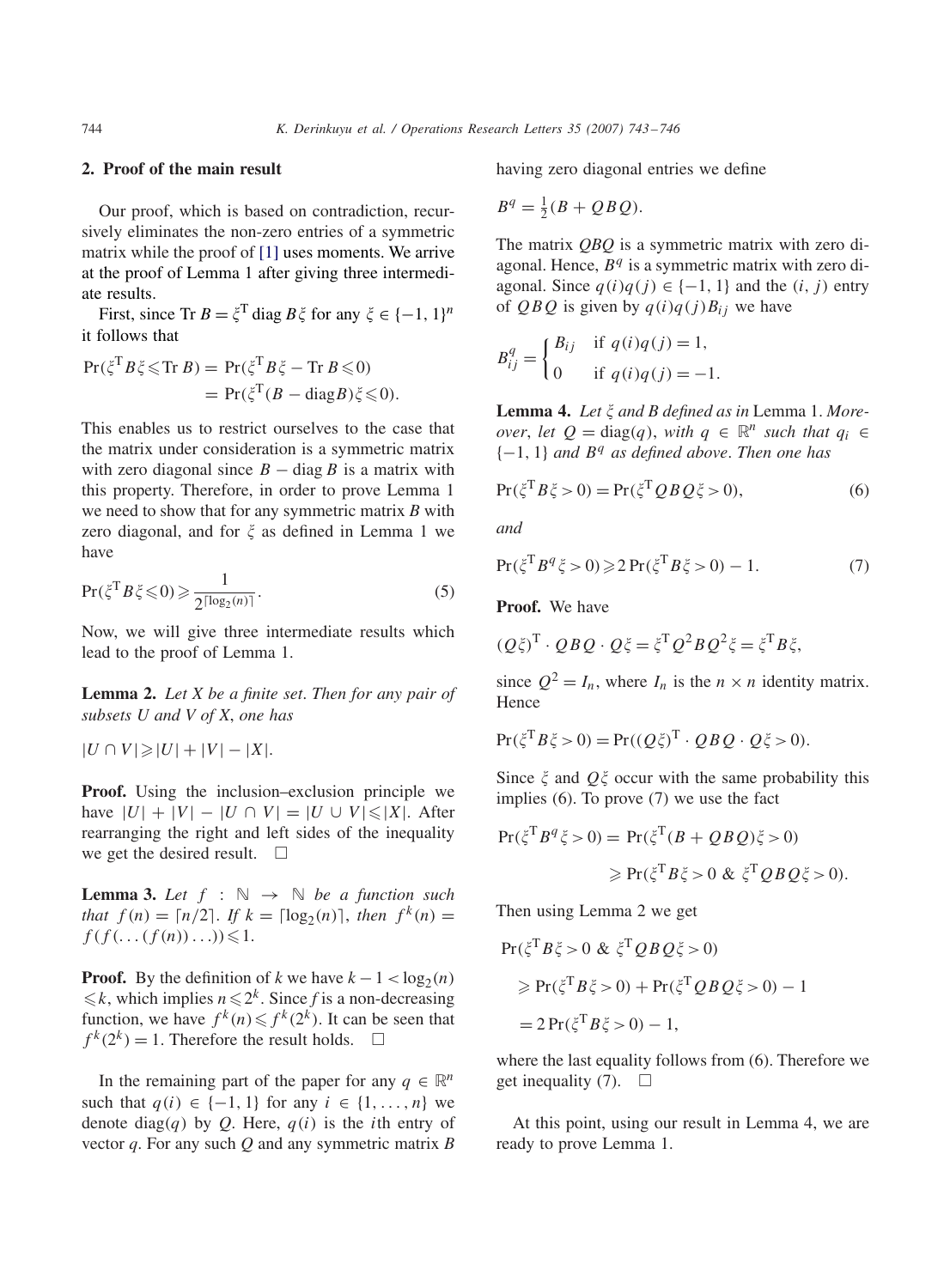**Proof of Lemma 1.** Assume to the contrary that Lemma 1 is false. Then, one can see from the derivation of inequality (5) that there exists a symmetric  $n \times n$  matrix *B* having zero diagonal such that

$$
\Pr(\xi^{\mathrm{T}}B\xi \leq 0) < \frac{1}{2^{\lceil \log_2(n) \rceil}}\tag{8}
$$

which is equivalent to

$$
\Pr(\xi^{\mathrm{T}}B\,\xi > 0) > 1 - \frac{1}{2^{\lceil \log_2(n) \rceil}}.\tag{9}
$$

We construct a sequence of block diagonal matrices *Bi* having zero diagonal such that

$$
B_1 = B
$$
,  $B_{i+1} = B_i^{q_i}$ ,  $i = 1, 2, ..., k$ .

We have  $k = \lfloor \log_2(n) \rfloor$ , and  $q_i$ 's are chosen according to the following process. For  $q_1$  we take the first  $\lceil n/2 \rceil$ entries as 1's and the remaining entries as  $-1$ 's. Let us call these two parts of  $q_1$  as segments of  $q_1$ . We illustrate this for  $n = 13$  with two segments separated by the symbol " | ".

$$
q_1 = [1 \ 1 \ 1 \ 1 \ 1 \ 1 \ 1 \ -1 \ -1 \ -1 \ -1 \ -1 \ -1].
$$

For  $q_{i+1}$ , consider each segment of  $q_i$ . If the length of a segment is  $l$  we take the first  $\lceil l/2 \rceil$  entries as 1's and the remaining entries in the segment as  $-1$ 's. Let us call these two parts segments again. Note that if  $l = 1$ for a segment the process will produce only one part of length 1 out of the segment. The resulting vector is  $q_{i+1}$  with its segments defined as above. To illustrate it for  $n = 13$ , we show  $q_2$  obtained from  $q_1$ . Here,  $q_2$ has four segments separated by the symbol " | " again:

*q*<sub>2</sub>=[1 1 1 1 | −1 −1 −1 | 1 1 1 | −1 −1 −1].

Now, let *S* denote the first principal submatrix of *B* with size  $\lceil n/2 \rceil \times \lceil n/2 \rceil$ , and let *T* denote the last principal submatrix of *B* with size  $\lfloor n/2 \rfloor \times \lfloor n/2 \rfloor$ . Denote the remaining matrix at the upper right corner of *B* by *R*, and the remaining matrix at the lower left corner of *B* becomes  $R<sup>T</sup>$  since *B* is symmetric. Then *Bq*<sup>1</sup> is obtained from *B* by replacing all entries of *R* and  $R<sup>T</sup>$  by zeros. In other words

$$
B_1 = B = \begin{bmatrix} S & R \\ R^T & T \end{bmatrix} \Rightarrow Q_1 B_1 Q_1 = \begin{bmatrix} S & -R \\ -R^T & T \end{bmatrix}
$$

$$
\Rightarrow B_2 = B^{q_1} = \begin{bmatrix} S & 0 \\ 0 & T \end{bmatrix},
$$

where  $Q_1$  is the diagonal matrix with the vector  $q_1$  as the diagonal. Now using Lemma 4 and (9) we obtain

$$
Pr(\xi^{\mathrm{T}} B_2 \xi > 0) > 2\left(1 - \frac{1}{2^{\lceil \log_2(n) \rceil}}\right) - 1
$$

$$
= 1 - \frac{2}{2^{\lceil \log_2(n) \rceil}}.
$$
(10)

Note that the block matrices along the diagonal of  $B_2$  have sizes  $\lceil n/2 \rceil$  and  $\lfloor n/2 \rfloor$ . Hence, the sizes do not exceed  $f(n)$  of Lemma 3 which was defined as  $f(n) = \lfloor n/2 \rfloor$ . We repeat the above procedure using  $q_2$  which was shown before. Thus we obtain  $B_3 = B_2^{q_2}$ which has the form

$$
B_3 = \begin{bmatrix} D_1 & & & \\ & D_2 & & \\ & & D_3 & \\ & & & D_4 \end{bmatrix},
$$

where  $D_1, D_2, D_3$  and  $D_4$  constitute the symmetric, zero-diagonal blocks of the block diagonal matrix  $B_3$ . These block matrices have dimensions  $\lceil \frac{1}{2} \lceil n/2 \rceil \rceil \times \lceil \frac{1}{2} \lceil n/2 \rceil \rceil, \lfloor \frac{1}{2} \lceil n/2 \rceil \rfloor \times \lfloor \frac{1}{2} \lceil n/2 \rceil \rfloor,$  $\lceil \frac{1}{2} \lfloor n/2 \rfloor \rceil \times \lceil \frac{1}{2} \lfloor n/2 \rfloor \rceil, \lfloor \frac{1}{2} \lfloor n/2 \rfloor \rfloor \times \lfloor \frac{1}{2} \lfloor n/2 \rfloor \rfloor$ , respectively.

Now, again by Lemma 4 and  $(10)$   $B<sub>3</sub>$  satisfies

$$
\Pr(\xi^{\mathrm{T}} B_3 \xi > 0) > 2 \left( 1 - \frac{2}{2^{\lceil \log_2(n) \rceil}} \right) - 1
$$

$$
= 1 - \frac{2^2}{2^{\lceil \log_2(n) \rceil}}.
$$
(11)

Note that the sizes of the block diagonal matrices along the diagonal of  $B_3$  can be at most  $\lceil \frac{1}{2} \lceil n/2 \rceil \rceil$  which does not exceed  $f^2(n)$ . We construct  $q_3$  in the same way as before. For  $n = 13$  this gives

$$
q_3 = [1 \ 1 \ | \ -1 \ -1 \ | \ 1 \ 1 \ | \ -1 \ | \ 1 \ 1 \ |
$$

$$
-1 \ | \ 1 \ 1 \ | \ -1].
$$

Again by using Lemma 4 and (11) we obtain for *B*<sup>4</sup> that

$$
Pr(\xi^{T} B_4 \xi > 0) > 2\left(1 - \frac{2^2}{2^{\lceil \log_2(n) \rceil}}\right) - 1
$$

$$
= 1 - \frac{2^3}{2^{\lceil \log_2(n) \rceil}}.
$$
(12)